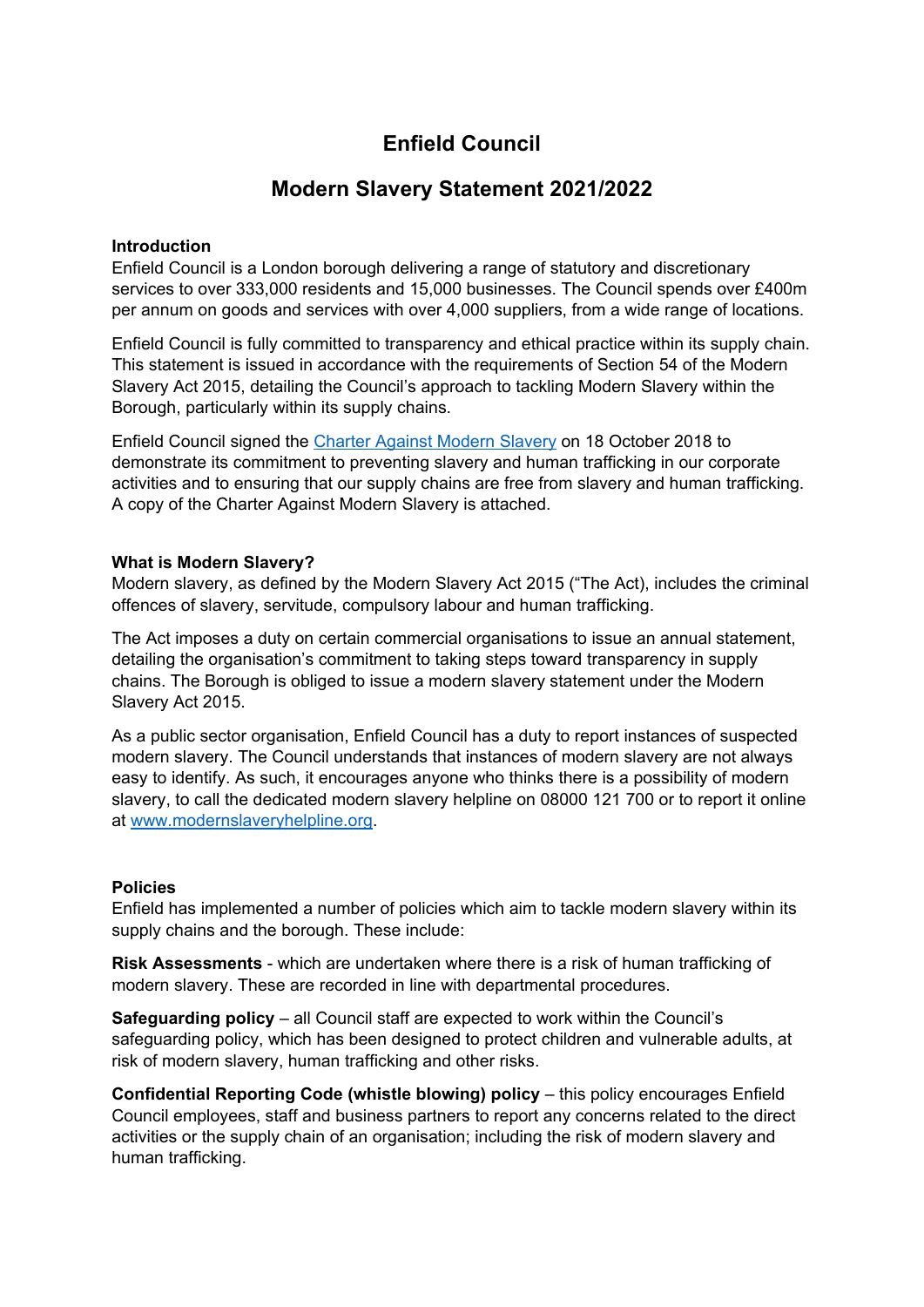**Investigations/due diligence policy** – the Multi Agency Safeguarding Hub (MASH) team within Children and Adult Services, investigates reports of modern slavery and human trafficking. MASH shares the findings of its investigations at the monthly Modern Slavery Board, where cases are discussed and opportunities for parentship working are explored.

**Training policy** – Enfield Council requires staff to undertake Modern Slavery and Human Trafficking training.

**Collaborative working policy** – The Council is committed to working collaboratively with all relevant organisations across all sectors to support the residents of Enfield, who have been affected by modern slavery.

**Recruitment policy** – Enfield Council regularly reviews its recruitment policies to ensure transparency. This includes the vetting of staff to confirm their identities and ensuring that remuneration is paid directly to their personal bank account.

**Remuneration and Pay Policy** – Enfield Council works to ensure that all employees are paid fairly and equitably. The council pays a minimum of the National Living Wage to all its employees.

**Agency workers** – The Council is committed to transparency in the labour it sources. As such, Enfield Council will only use reputable employment agencies to source labour. Any new employment agency is rigorously vetted before the Council may accept workers from them.

## **Tackling Modern Slavery in our Supply Chain**

Enfield Council spends over £400 million a year with over 4,000 suppliers. Enfield recognises the need to ensure better supply chain visibility to eradicate instances of modern slavery and human trafficking in its supply chain.

A large proportion of the council's procurements are conducted throughout the business, not just within the procurement and commissioning hub. Contracts are managed throughout the various business units. The Council has limited resources to directly monitor/audit its supply chain, and so the Council will focus on our direct suppliers and will require our suppliers to ensure that their supply chain is free from modern slavery.

The Council has rewritten its Contract Procedure Rules to include the need to monitor its supply chain from 2020.

Our progress so far:

- 1. Established a multi-agency partnership board
	- Multi agency anonymous data sharing to develop an intelligence picture of exploitation in the borough
	- Modern Slavery multi-agency board to develop and discuss improved ways of working
- 2. Developed a [modern slavery strategy](https://mylife.enfield.gov.uk/media/33625/hhasc704-modern-slavery-strategy.pdf)
	- Dedicated members of staff specialising in modern slavery through partnership with multi agency partners
- 3. Developed a coordinated community response to ending modern slavery in the borough focusing on:
	- Identifying victims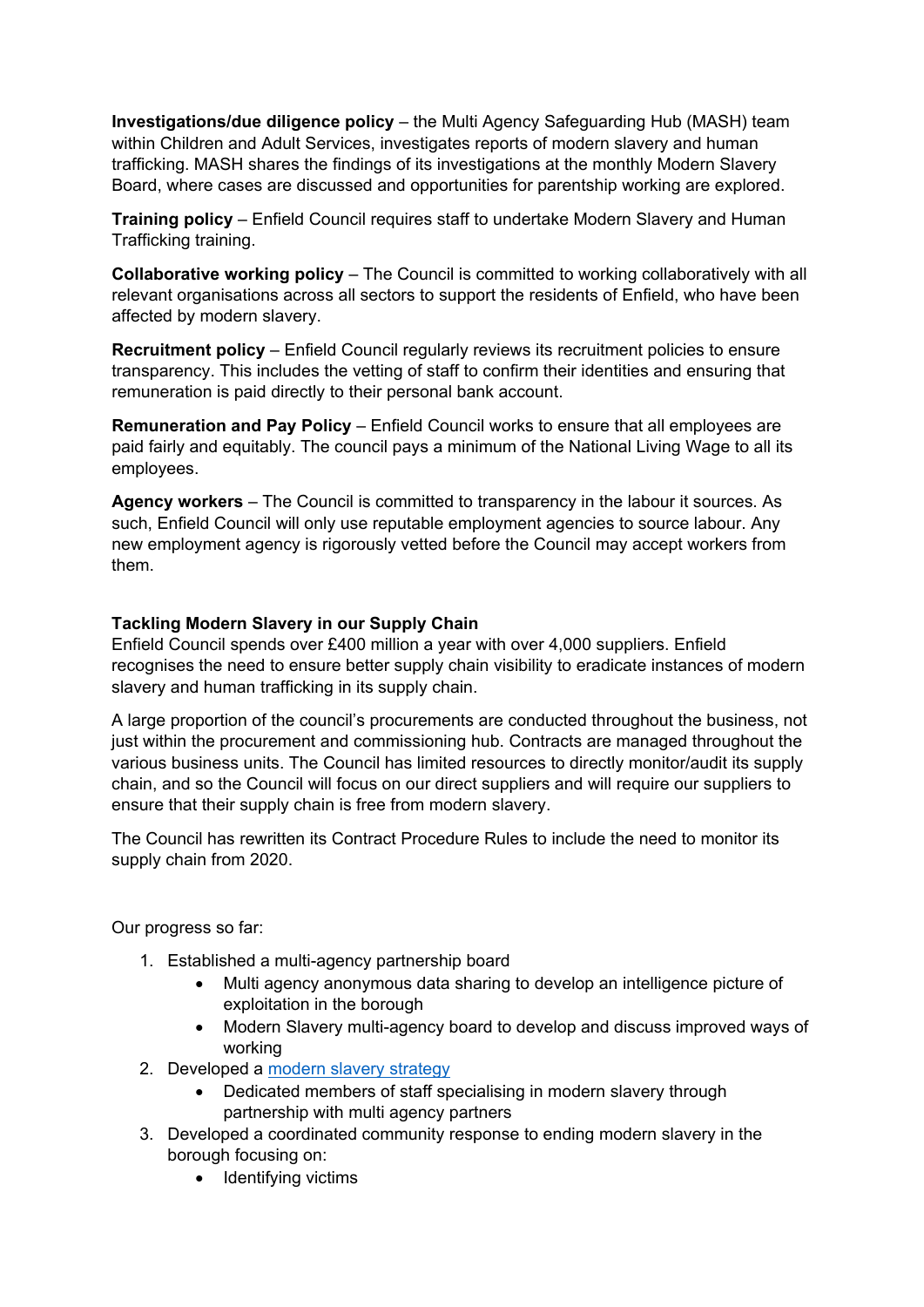- Supporting victims
- Bringing exploiters to justice
- Preventing exploitation
- 4. Developing a new Sustainable and Ethical Procurement Policy that bring Modern Slavery awareness into the supply chain and to suppliers and commissioners
- 5. Enfield created the first ever modern slavery team who take a lead on internal and external modern slavery concerns
- 6. Councillor briefing sessions to ensure that councillors are kept up to date with modern slavery
- 7. Employee training is embedded into all departments. Over 700 First Responders have been trained within the local authority to respond to modern slavery concerns and modern slavery awareness raising has been extended to external partners and local businesses
- 8. Mandatory Modern Slavery online training for all council employees
- 9. Increasing organisational governance around modern slavery. The local authority is linked into regional and national modern slavery partnerships which supports communications and the sharing of best practice
- 10. Enfield Council chairs the London Modern Slavery leads Group which aims to support London Councils in developing their approach to supporting victims of modern slavery and in gathering information at a local level to support our partner agencies in targeting those who perpetrate offences under the Modern Slavery Act 2015

## **What the Council is already Doing**

Enfield Council is committed to improving the transparency of its supply chain and in doing so it has taken the following steps:

#### **Unite construction charter**

Enfield has signed up to the Unite Construction Charter ("the charter"). The charter implements a number of construction practices aimed at improving standards in areas such as staff payment. For example, the requirement for all construction staff to be directly employed on to a Pay as You Earn (PAYE) system. These processes promote a more transparent supply chain, making it difficult for modern slavery to occur.

## **Modern Slavery Charter**

Enfield Council's Modern Slavery Charter has been signed by the Chief Executive Officer, demonstrating the council's commitment to the fight against modern slavery in the supply its chains.

#### **Modern Slavery Board**

The Council has a cross-departmental Modern Slavery Board, which works to monitor, and take action to prevent modern slavery in all areas of council business. This board is chaired by a member of the Executive Management Team; and reports to the Safeguarding partnership. Escalations are taken to the Executive Management Team.

## **Contract Procedure Rules (CPRs)**

In early 2020, Enfield Council updated its CPRs to reflect the actions above and its commitment to tackling modern slavery. It is in the process of updating the Contractual Terms and Conditions to include modern slavery.